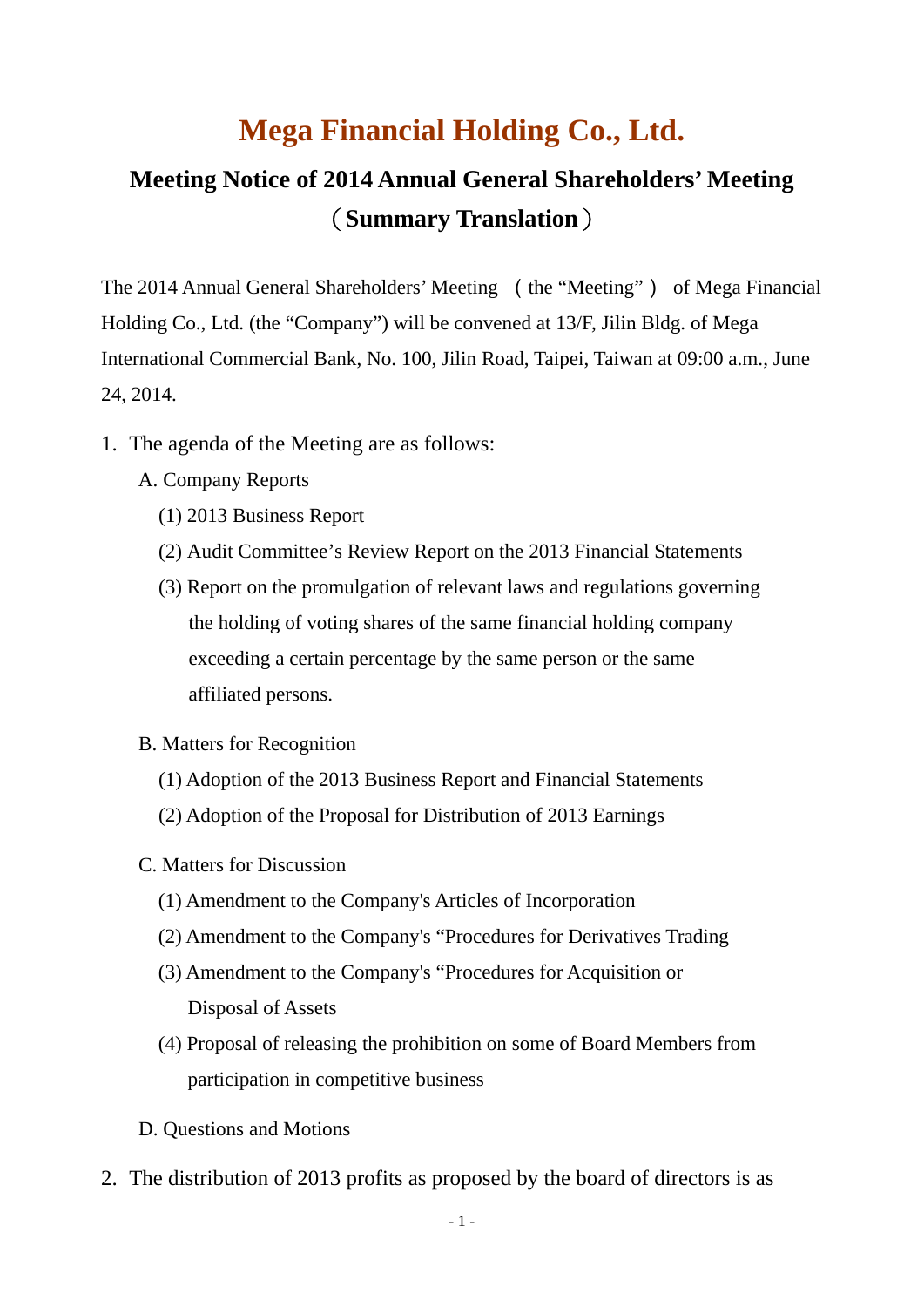follows:

- A. NT\$ 1.11 per share in cash with aggregate cash dividends of NT\$13,819,304,621.
- B. Remuneration to directors in cash of NT\$101,201,000, and employees' profit sharing in cash for NT\$10,150,000.
- 3. It is proposed to release the non-competition restrictions on Directors Ministry of Finance, Bank of Taiwan, and Wen-Chyi Ong, representative of Chung hwa Post Co., Ltd. in accordance with Article 209 of the Company Act.
- 4. Share transfer registration shall be suspended from Apr. 26, 2014 to June 24, 2014 according to Article 165 of the Company Act.
- 5. A Notice to Attend (Notice) the Annual General Shareholders' Meeting and a Proxy are attached herewith. Shareholders who propose to attend the Meeting in person are required to sign or seal to the Notice and bring it to the Meeting for attendance. Shareholders who wish to appoint a proxy to attend the Meeting are required to sign or seal to the Proxy and personally fill in the name, I.D. number and address of the proxy. The completed Proxy must be returned to the Company's stock affairs agent, Mega Securities Co., Ltd., at lease five days prior to the date of the Meeting.
- 6. If there is public solicitation of proxy, the Company will publish such information on the website of Securities and Futures Institute no later than May 23, 2014. For such information, shareholders may visit the website http://free.sfib.org.tw and use its "Proxy Information Free Search System" by clicking "Enter to Search for Proxy Information" and then entering relevant search conditions.
- 7. The Stock Affairs Agency Department of Mega Securities Company has been appointed as the agent for proxies tallying and verification.
- 8. Voting rights of the Annual General Shareholders' Meeting may be exercised via electronic means from May 25, 2014 to June 21, 2014. Please log in the